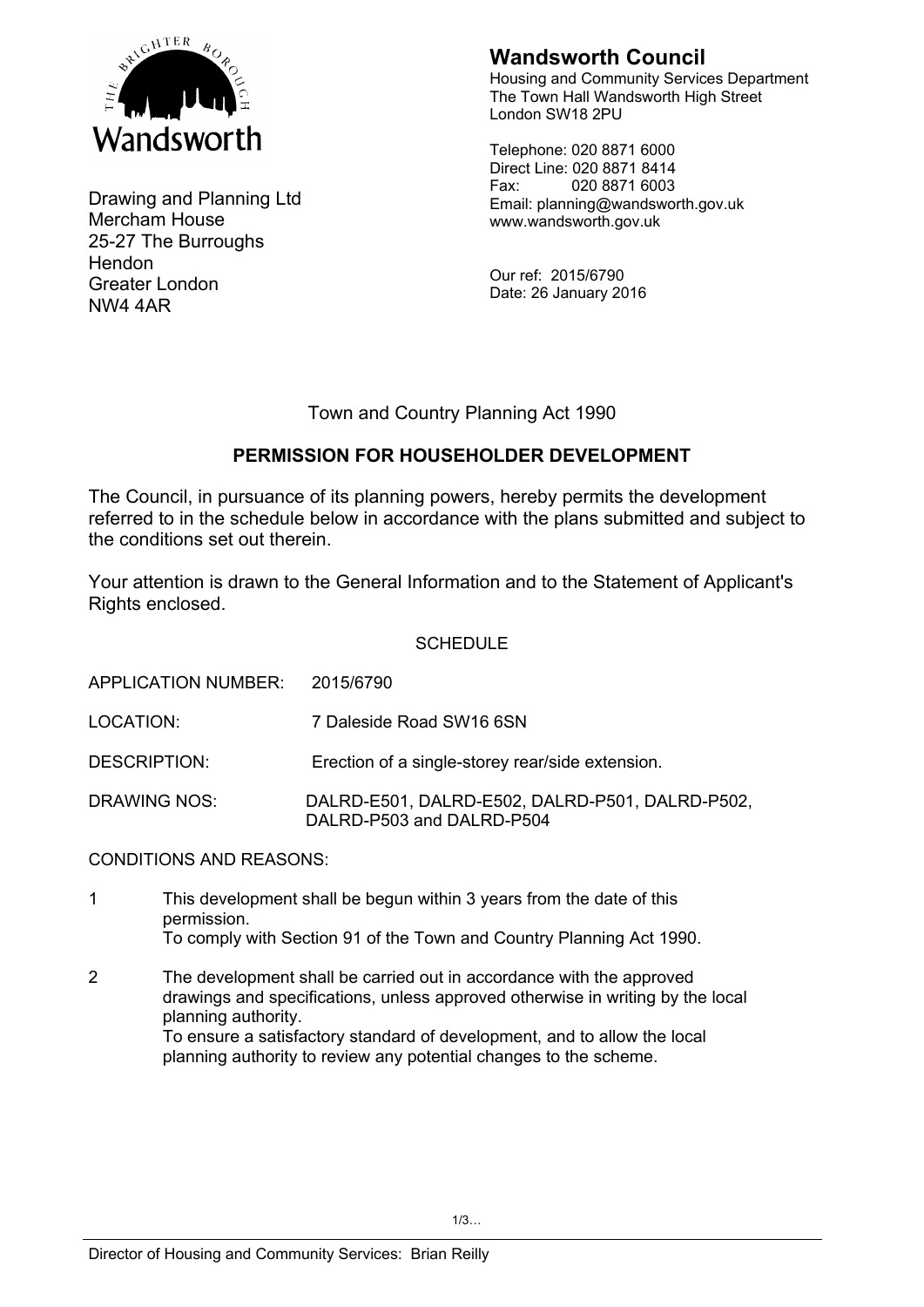3 The external materials to be used in the approved development shall match those of the existing building.

In the interest of the appearance of the development, in accordance with Council policy DMS1.

In dealing with this application the Council has implemented the requirement in the National Planning Policy Framework to work with the applicant in a positive and proactive manner and the Council has, as far as practicable, sought solutions to problems arising in relation to dealing with the planning application. We have made available detailed advice in the form of our statutory policies in the Local Plan consisting of the Core Strategy, Development Management Policies Document, Supplementary Planning Documents and where appropriate the Site Specific Allocations Document as well as offering a full pre-application advice service, in order to ensure that the applicant has been given every opportunity to submit an application which is likely to be considered favourably. In addition, where appropriate, further guidance was offered to the applicant during the processing of the application.

Tim Cronin, Assistant Director (Planning and Development)